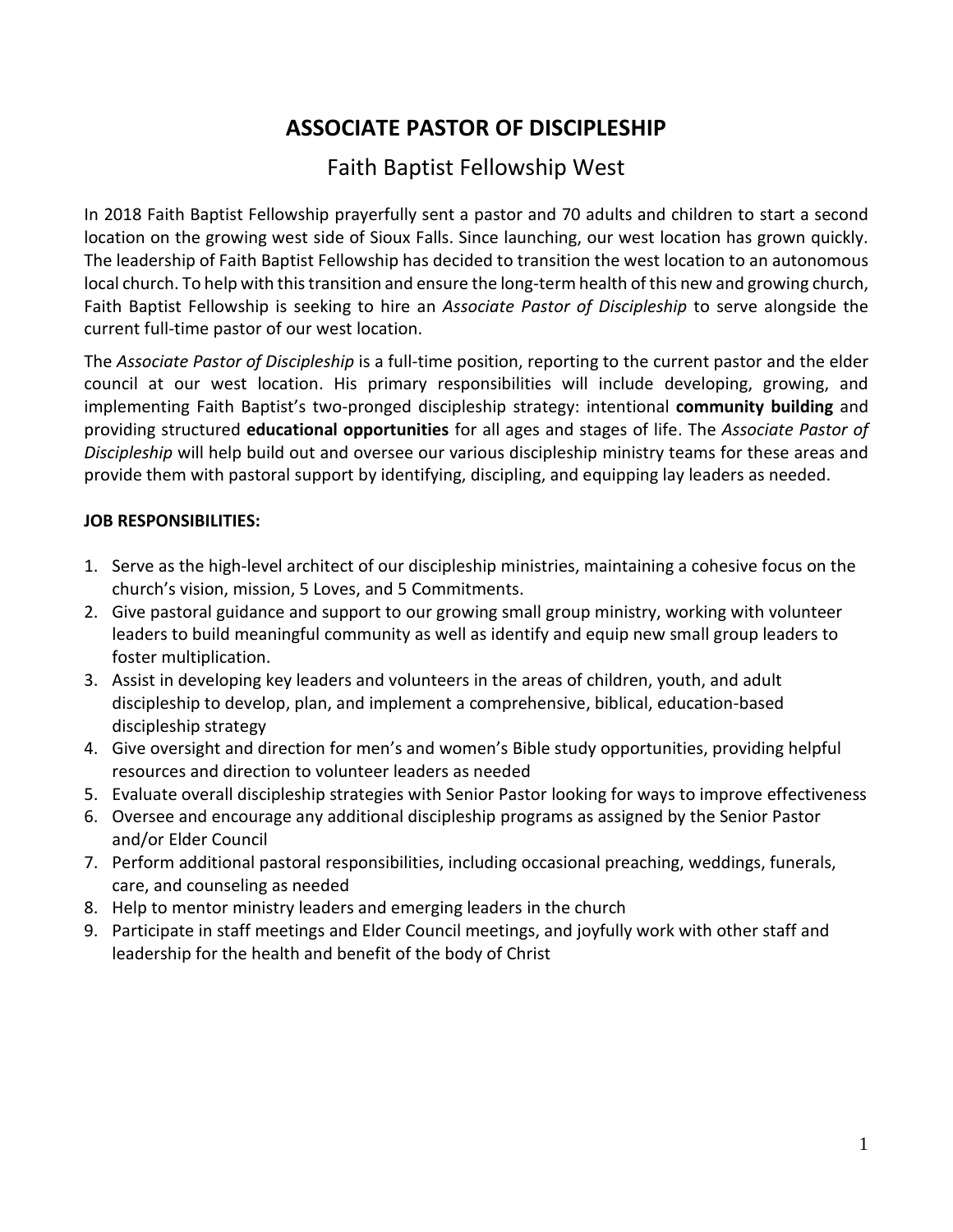## **GENERAL QUALIFICATIONS:**

- A strong testimony of personal faith in Jesus Christ, including a growing and tender-hearted walk with God
- Strong commitment to the Bible as the sole authoritative guide for faith and life
- Willing to become a member of Faith Baptist Fellowship, in agreement with our Covenant and Statement of Faith
- Meets biblical qualifications for pastoral leadership as defined in 1 Timothy 3 and Titus 1
- Gifted in administration, organization, and general use of technology/communication tools
- Exhibits a warmth and passion for people, strong leadership/communication skills, and a love/aptitude for teaching truth from God's word
- A willingness to serve God, the body, leadership, and staff of Faith Baptist with an eye toward its growth in grace, unity, and kingdom impact, all for the glory of God
- Education and experience are flexible, with the following preferences:
	- *M.Div. or M.A. in Bible, theology, or ministry*
	- *A college degree with some biblical/theological/ministry emphasis*
	- *A minimum of five years experience in local church leadership*
	- A *demonstrated interest and effectiveness in the careful handling of God's word and the gospel*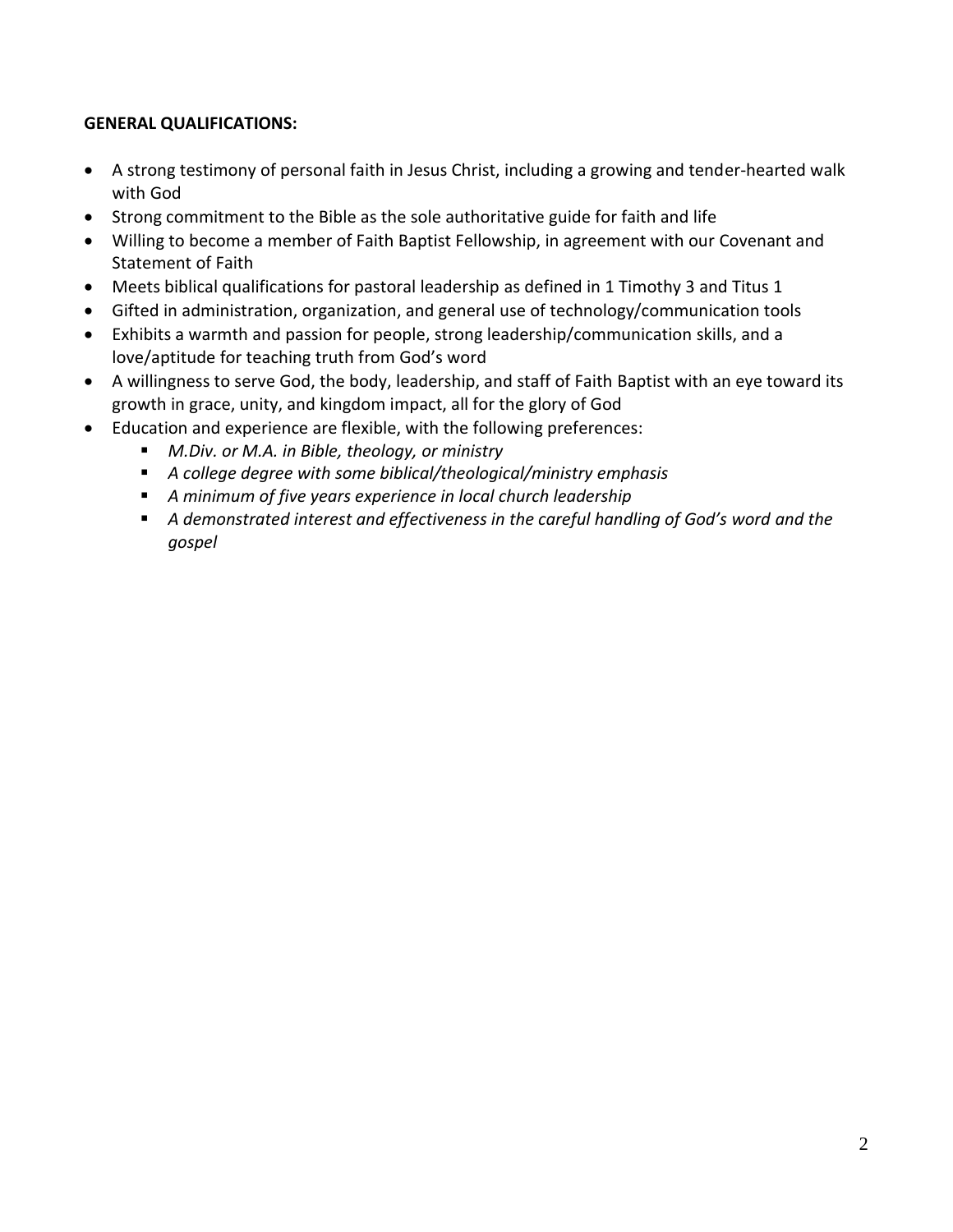#### **IDEAL DISCIPLESHIP PASTOR PROFILE:**

#### *The ideal candidate that we are looking for in this Associate Pastor position is…*

A man of *Character*…First and foremost, we desire a pastor who strives for Christ-like character in his personal life and ministry life. He must have a proven track record of growth in the character qualities appropriate for a shepherd of God's people. We're not looking for a perfect man, but a man who repents and believes the gospel daily, humbly seeking to grow himself as a disciple of Jesus as the prerequisite to making more disciples within the church.

A man of *Conviction*…We desire a pastor with settled convictions about the authority and sufficiency of Scripture, the person and work of Jesus Christ as the only way of salvation, the mission of the church to make disciples by spreading the gospel message both near and far, and the centrality of the local church in God's plan to make disciples of Jesus and grow his kingdom. We not looking for a professor, but a continual student and teacher of God and his unchanging word. We want a pastor who capably "speaks truth in love."

A man of *Compassion*…We desire a pastor who is tenderhearted towards God's sheep and winsome towards unbelievers. Love for the body of Christ and its members is of paramount importance. Our next pastor must see ministry and discipleship as fundamentally "people work" and recognize that people are often "messy." We are not looking for a drill sergeant to get the troops in shape, but a gentle shepherd who is patient, kind, and can disciple believers towards deeper trust and service within the body.

A man of *Capability*…We desire a pastor who is experienced, preferably with local church ministry, and is competent to "get things done" with the people and resources that God provides. He must be able to administrate, prioritize, and organize ministry at a high level while maintaining good discipleship relationships. He must be skilled at identifying people's maturity, giftedness, and ministry potential, releasing them for effective service within the church. We are not looking for a program developer, but a highly effective "disciple-maker."

A man of *Creativity*…We desire a pastor who is a flexible and creative problem solver. Our church is growing, and the ministry landscape is evolving rapidly. As the needs of the church fluctuate, this pastor will need to pivot often to give attention where attention is most needed. Being a humble and versatile team player is a must in this kind of ministry environment. We are not necessarily looking for a "jack of all trades" but someone who is able to identify discipleship needs and create effective disciple-making solutions.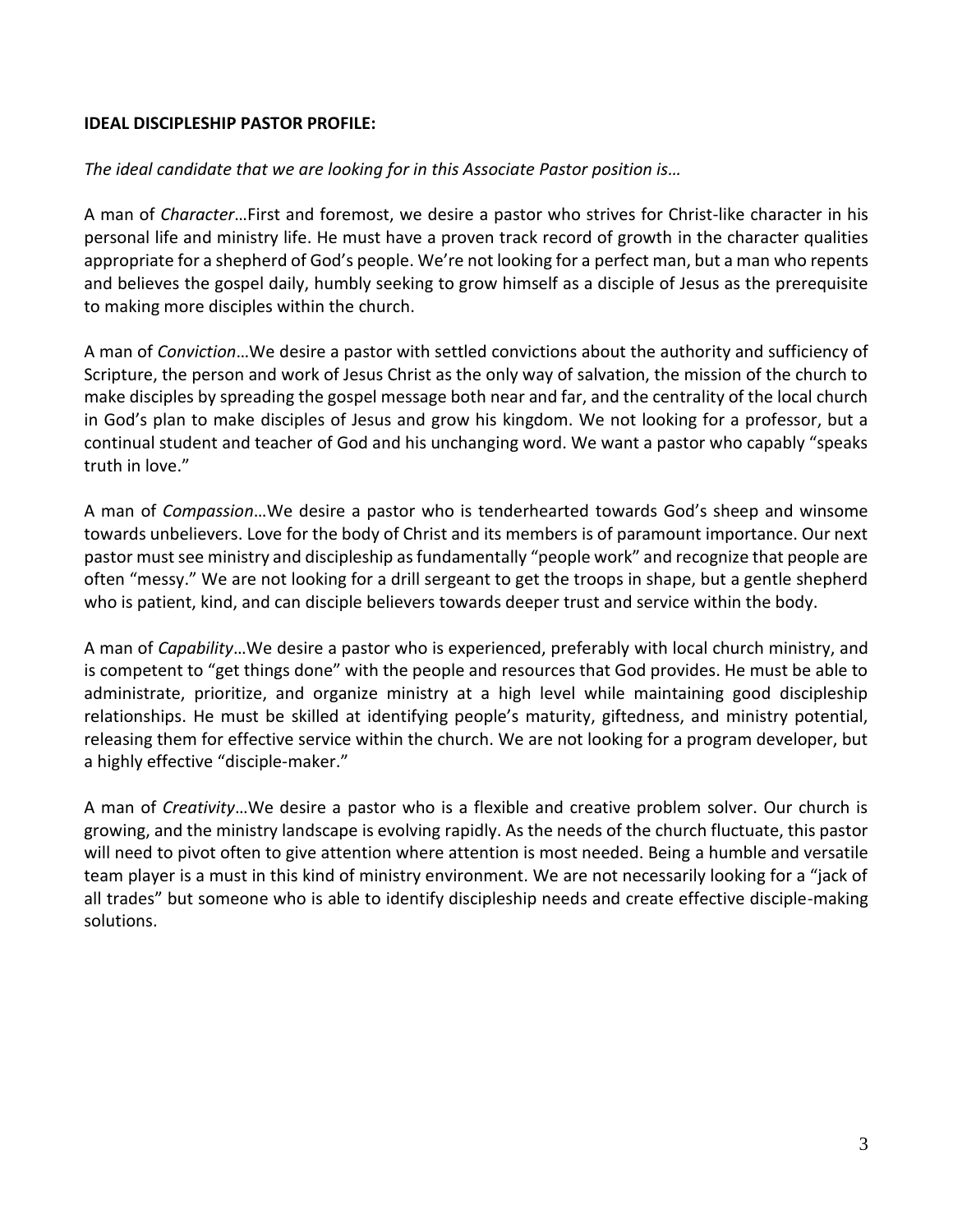#### **OUR STORY:**

After serving the Sioux Falls area for almost 40 years, Faith Baptist Fellowship launched a second location on the growing west side of the city with a desire for greater gospel impact in our community. With much prayer, full financial support, a dedicated pastor, and more than 70 adults and children from Faith Baptist Fellowship, our west location was launched in September of 2018.



Faith Baptist Fellowship has been serving the Sioux Falls area as "one church in two locations." Both locations have live preaching and worship on Sundays with many separate and combined activities outside of Sunday morning. We currently have one board of elders, one financial budget, and shared administrative staff. We are in the process of transitioning to "two churches with one shared mission." Our goal is for our west location to be an autonomous church by fall of 2023. **A new name for the west church is forthcoming!**

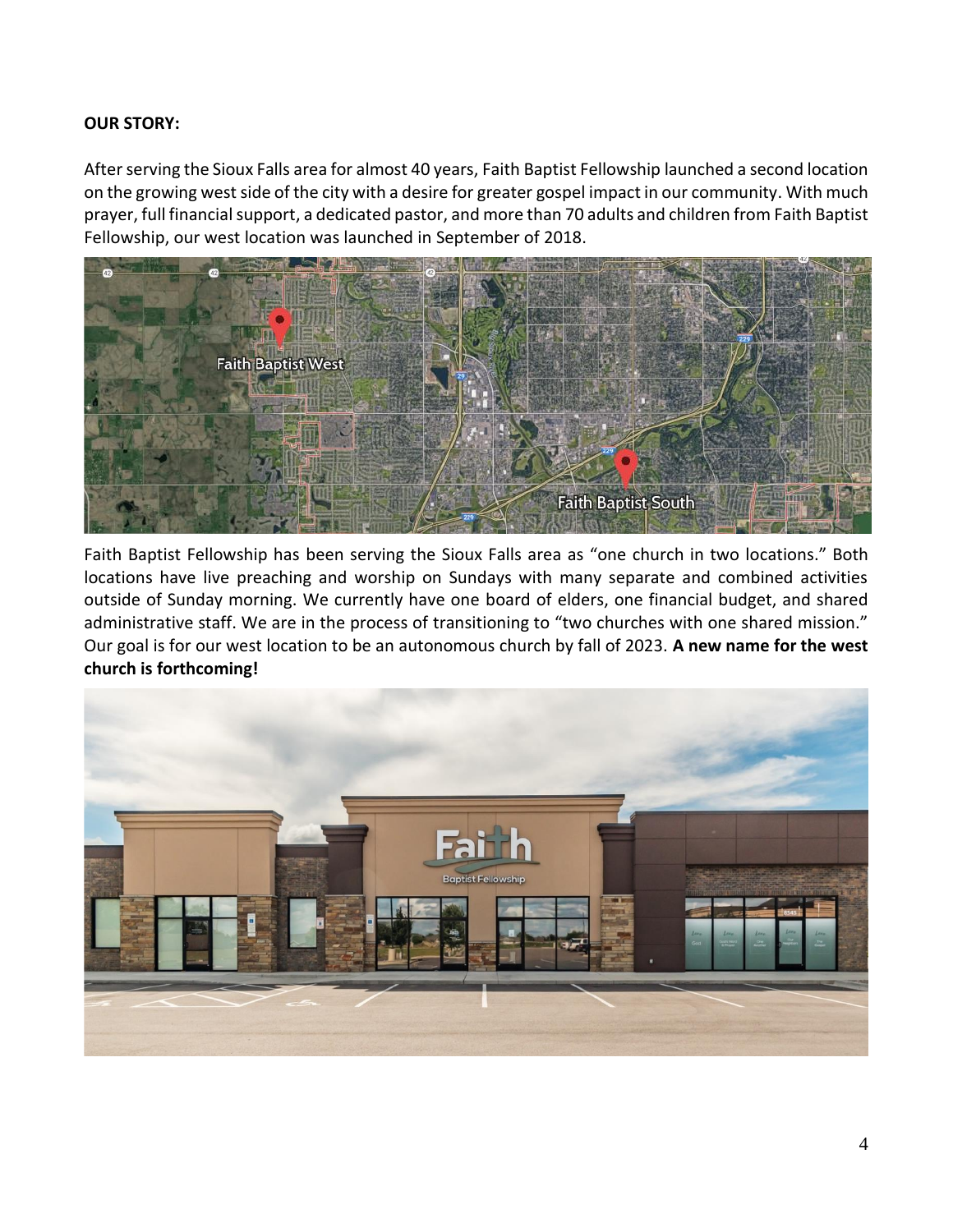Our west location is blessed to be meeting in a 13,000 sq. ft. leased commercial facility at prominent and busy intersection in west Sioux Falls. The facility has a 350-seat worship center, a large nursery, several classrooms of varying sizes, and a kitchen. We are surrounded by new construction homes and large apartment complexes that continue to go up all around us.



God has blessed the ministry of Faith Baptist West. We see new faces every week and many returning guests say that they love the warmth of our fellowship, the vibrancy of our worship, and clear biblical teaching. Our regular Sunday attendance is approximately 150 to 175 with close to 300 people in total who call our west location their home church.



Aside from Sunday morning worship, we have a large and growing small group ministry, Bible studies for adult men and women, and we recently launched a Sunday school program for all ages and life stages.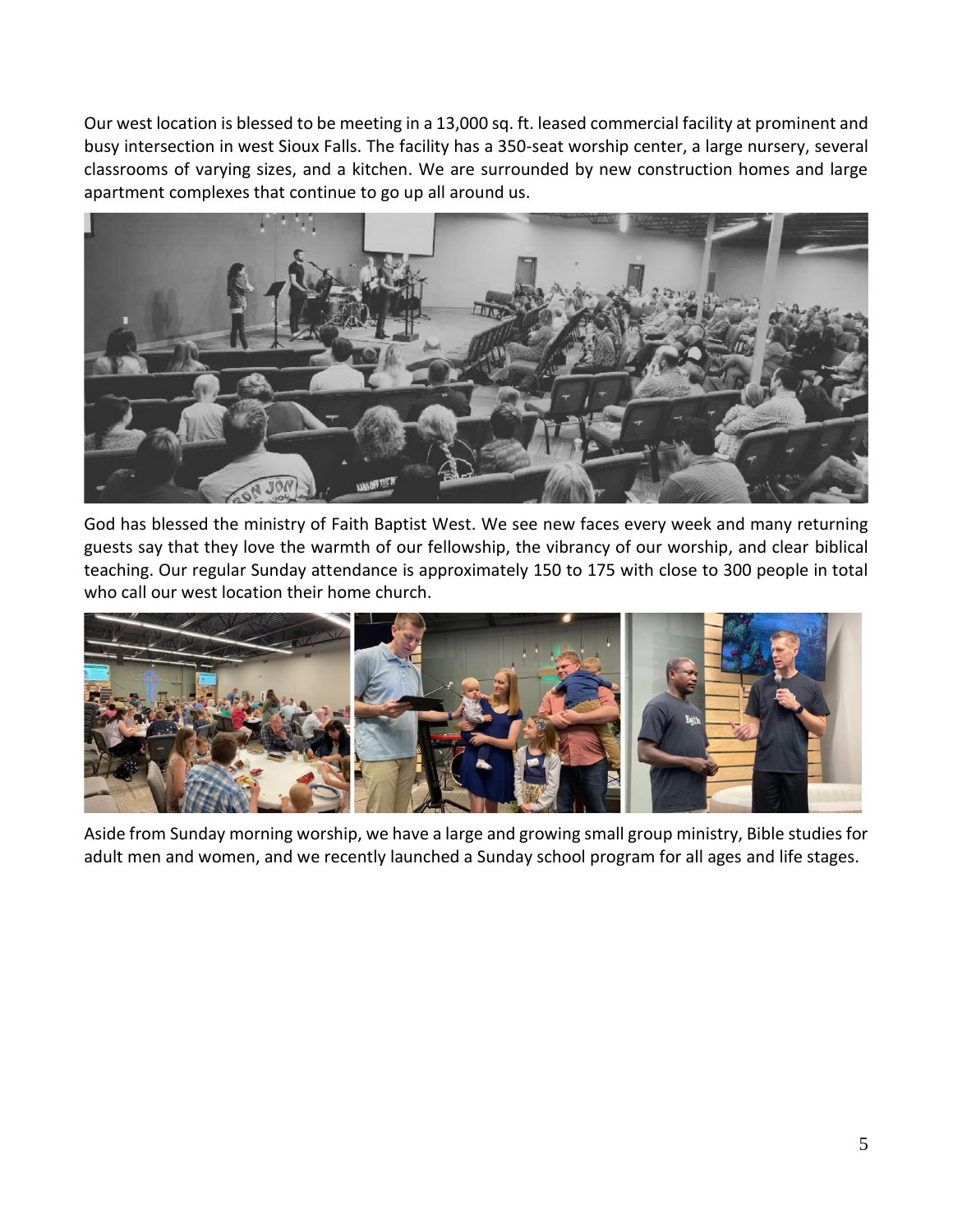#### **OUR VISION:**

Our vision is to be a vibrant, healthy family of Christ-like believers proclaiming a cross-centered gospel and living cross-centered lives. Our mission is to honor God by making more disciples for Jesus Christ, equipping them for growth and service. The ministry philosophy of Faith Baptist is best expressed in our **5 Loves and 5 Commitments**:



We encourage you to browse ou[r website](http://faithsf.com/) especially the section on [Who We Are](http://www.faithsf.com/who-we-are/)[.](http://www.faithsf.com/who-we-are/) There are links to our governing documents under the section called [Become a Member](https://www.faithsf.com/connect/become-a-member/)[.](https://www.faithsf.com/connect/become-a-member/) You can visit our [Facebook page](https://www.facebook.com/FaithBaptistWest) as well. Have a look around and get to know us a little bit better!